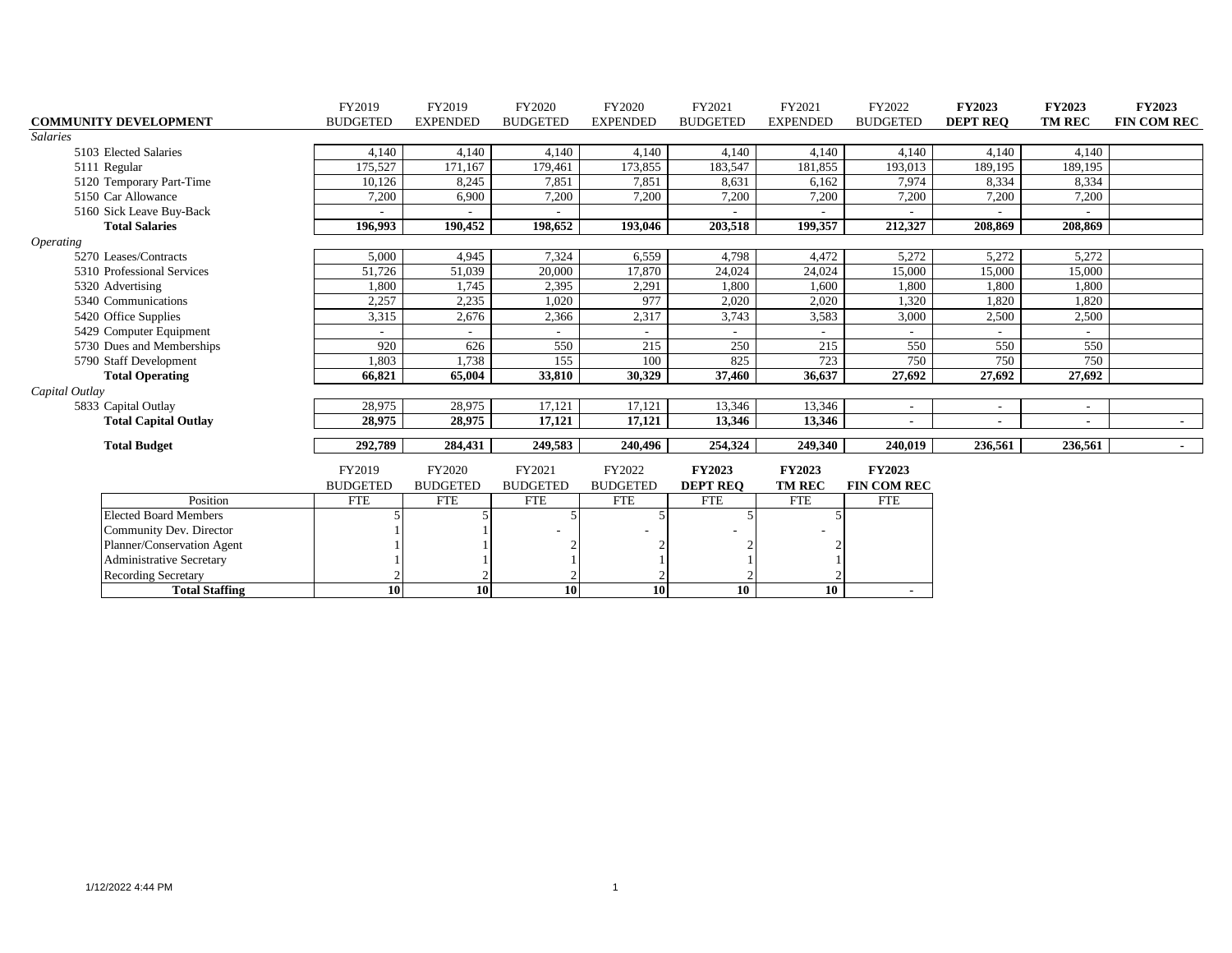#### **FISCAL YEAR 2023**

### **COMMUNITY DEVELOPMENT DEPARTMENT SALARY INFORMATION TOWN MANAGER RECOMMENDED**

#### *Elected Officials*

| Name                           | <b>Position</b>    |  | <b>Base Salary</b> |  | <b>Total Salary</b> |
|--------------------------------|--------------------|--|--------------------|--|---------------------|
| <b>Steve Johnson</b>           | Planning Bd. Chair |  | 080,               |  | ,080                |
| Vinny Fratalia                 | Pl. Bd. Member     |  | 765                |  | 765                 |
| <b>Bob Fowler</b>              | Pl. Bd. Member     |  | 765                |  | 765                 |
| Eric Ryder                     | Pl. Bd. Member     |  | 765                |  | 765                 |
| <b>Jay Delaney</b>             | Pl. Bd. Member     |  | 765                |  | 765                 |
| <b>Total Elected Officials</b> |                    |  | 4,140              |  | $\overline{4,140}$  |

#### *Regular Salaries*

| Name                          | <b>Position</b>            | Ann. Date | Grade         | <b>Step</b> | <b>Base Salary</b> | Longevity % | <b>Longevity</b> \$ | Wage Def. | <b>Total Salary</b> |
|-------------------------------|----------------------------|-----------|---------------|-------------|--------------------|-------------|---------------------|-----------|---------------------|
| Alexandra Lowder              | <b>Town Planner</b>        | 10/23/18  | $\Omega$<br>O |             | 71.423             |             |                     |           | 71,423              |
| Joe Fontaine                  | Planner/Conservation Agent | 07/26/21  | $A-7$         |             | 4,286              |             |                     |           | 4,286               |
| Joe Fontaine                  | Planner/Conservation Agent | 07/26/21  | $A-7$         |             | 61,133             |             |                     |           | 61,133              |
| Vacant                        | Admin. Assistant           | 01/01/22  | $B-5$         |             | 25,854             |             |                     |           | 25,854              |
| Vacant                        | Admin. Assistant           | 01/01/22  | $B-5$         |             | 26,499             |             |                     |           | 26,499              |
|                               |                            |           |               |             |                    |             |                     |           |                     |
|                               |                            |           |               |             |                    |             |                     |           |                     |
| <b>Total Regular Salaries</b> |                            |           |               |             | 189,195            |             |                     |           | 189,195             |

#### *Temporary Part Time Salaries*

| Name                                      | <b>Position</b>     | Ann. Date     | Grade | <b>Step</b> | Rate  | Meeting | Hours/Mtg | <b>Total Salary</b> |
|-------------------------------------------|---------------------|---------------|-------|-------------|-------|---------|-----------|---------------------|
| Vacant                                    | Rec. Sec. (PB, ZBL) | $10/7/2002$ C |       |             | 23.15 | 36      |           | 4,167               |
| Melissa Johnson                           | Rec. Sec. (ZBA. CC) | 10/15/2009 C  |       |             | 23.15 | 36      |           | 4.167               |
|                                           |                     |               |       |             |       |         |           |                     |
| <b>Total Temporary Part Time Salaries</b> |                     |               |       |             |       |         |           | 8,334               |

#### *Car Allowance*

| Name                       | <b>Position</b>            |  | Per/Month | ' Months |  | <b>Total Benefit</b> |
|----------------------------|----------------------------|--|-----------|----------|--|----------------------|
| Alexandra Lowder           | ı Planner<br>Town          |  | 300       | . .      |  | 3,600                |
| Joe Fontaine               | Planner/Conservation Agent |  | 300       | . .      |  | 3,600                |
| <b>Total Car Allowance</b> |                            |  |           |          |  | 7,200                |

| <b>Name</b>                      | <b>Position</b> | <b>Retirement Date</b> |  | # of Days | <b>Annual Sal.</b> | <b>Weekly Sal.</b> | Daily Sal. | <b>Total Benefit</b> |
|----------------------------------|-----------------|------------------------|--|-----------|--------------------|--------------------|------------|----------------------|
|                                  |                 |                        |  |           |                    |                    |            |                      |
|                                  |                 |                        |  |           |                    |                    |            |                      |
| <b>Total Sick Leave Buy-Back</b> |                 |                        |  |           |                    |                    |            |                      |
|                                  |                 |                        |  |           |                    |                    |            |                      |
| <b>Department Total</b>          |                 |                        |  |           |                    |                    |            | 208,869              |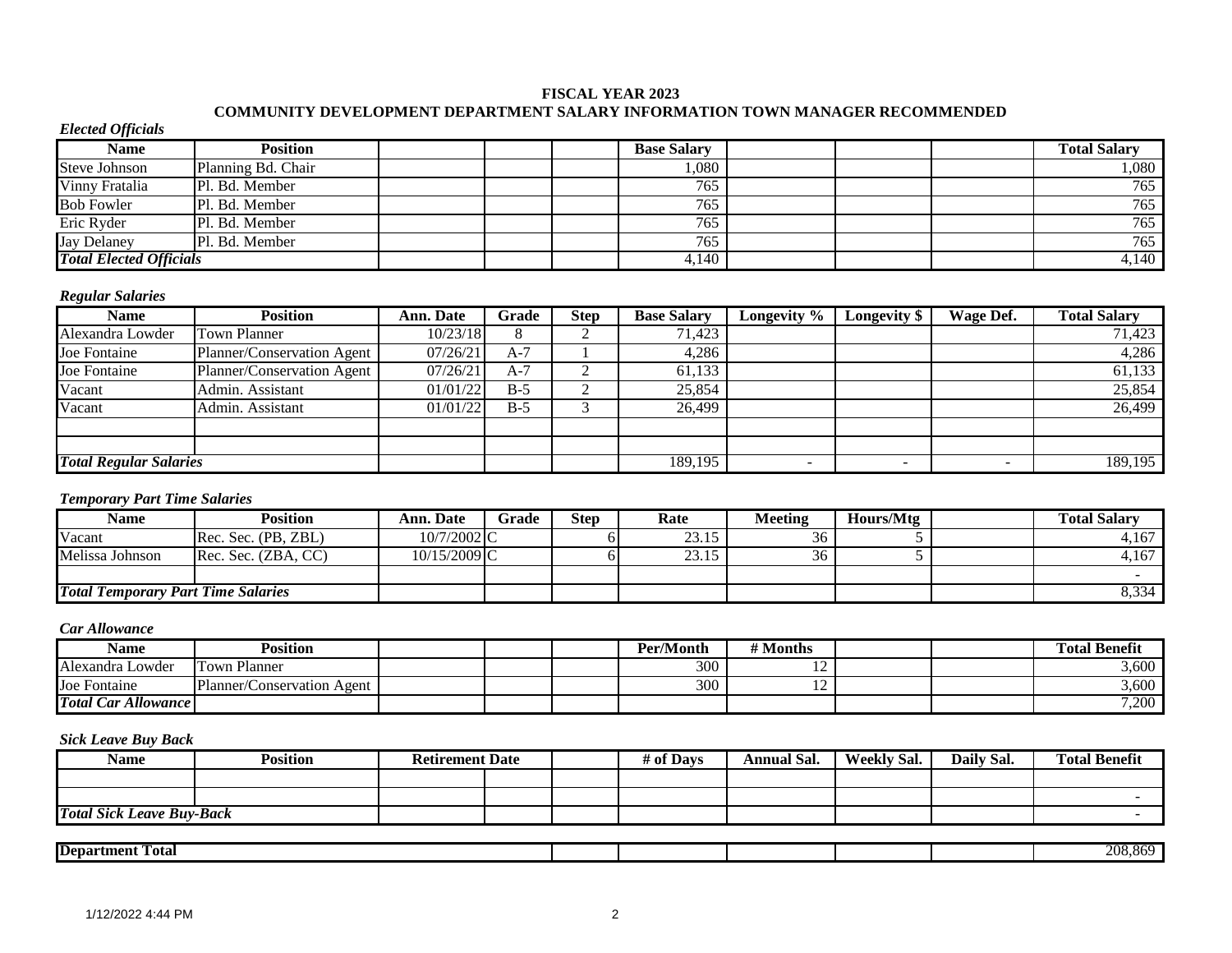#### **FISCAL YEAR 2023 COMMUNITY DEVELOPMENT DEPARTMENT SALARY INFORMATION DEPARTMENT REQUEST**

#### *Elected Officials*

| <b>Name</b>                    | Position           |  | <b>Base Salary</b> |  | <b>Total Salary</b> |
|--------------------------------|--------------------|--|--------------------|--|---------------------|
| Steve Johnson                  | Planning Bd. Chair |  | 1,080              |  | 080,                |
| Vinny Fratalia                 | Pl. Bd. Member     |  | 765                |  | 765                 |
| <b>Bob Fowler</b>              | Pl. Bd. Member     |  | 765                |  | 765                 |
| Eric Ryder                     | Pl. Bd. Member     |  | 765                |  | 765                 |
| <b>Jay Delaney</b>             | Pl. Bd. Member     |  | 765                |  | 765                 |
| <b>Total Elected Officials</b> |                    |  | 4,140              |  | $\overline{4,1}40$  |

### *Regular Salaries*

| <b>Name</b>                   | Position                   | Ann. Date | Grade | Step | <b>Base Salary</b> | Longevity %              | <b>Longevity</b> \$      | Wage Def. | <b>Total Salary</b> |
|-------------------------------|----------------------------|-----------|-------|------|--------------------|--------------------------|--------------------------|-----------|---------------------|
| Alexandra Lowder              | <b>Town Planner</b>        | 10/23/18  |       |      | 71,423             |                          |                          |           | 71,423              |
| Joe Fontaine                  | Planner/Conservation Agent | 07/26/21  | $A-7$ |      | 4,286              |                          |                          |           | 4,286               |
| Joe Fontaine                  | Planner/Conservation Agent | 07/26/21  | $A-7$ |      | 61,133             |                          |                          |           | 61,133              |
| Vacant                        | Admin. Assistant           | 01/01/22  | $B-5$ |      | 25,854             |                          |                          |           | 25,854              |
| Vacant                        | Admin. Assistant           | 01/01/22  | $B-5$ |      | 26.499             |                          |                          |           | 26,499              |
|                               |                            |           |       |      |                    |                          |                          |           |                     |
| <b>Total Regular Salaries</b> |                            |           |       |      | 189,195            | $\overline{\phantom{a}}$ | $\overline{\phantom{a}}$ |           | 189,195             |

#### *Temporary Part Time Salaries*

| Name                                      | Position            | <b>Ann. Date</b> | Grade | <b>Step</b> | Rate  | Meeting | Hours/Mtg | <b>Fotal Salarv</b> |
|-------------------------------------------|---------------------|------------------|-------|-------------|-------|---------|-----------|---------------------|
| Vacant                                    | Rec. Sec. (PB, ZBL) | 10/7/2002 C      |       |             | 23.15 | 36      |           | 4,167               |
| Melissa Johnson                           | Rec. Sec. (ZBA. CC) | 10/15/2009 C     |       |             | 23.15 | 36      |           | 4,167               |
|                                           |                     |                  |       |             |       |         |           |                     |
| <b>Total Temporary Part Time Salaries</b> |                     |                  |       |             |       |         |           | 8,334               |

#### *Car Allowance*

| Name                       | <b>Position</b>            |  | Per/Month | # Months |  | <b>Total Benefit</b> |
|----------------------------|----------------------------|--|-----------|----------|--|----------------------|
| Alexandra Lowder           | Planner<br>Town            |  | 300       | . .      |  | ,600                 |
| Joe Fontaine               | Planner/Conservation Agent |  | 300       | ∸        |  | ,600                 |
| <b>Total Car Allowance</b> |                            |  |           |          |  | 7,200                |

| Name                             | Position | <b>Retirement Date</b> |  | # of Davs | Annual Sal. | <b>Weekly Sal.</b> | Daily Sal. | <b>Total Benefit</b> |
|----------------------------------|----------|------------------------|--|-----------|-------------|--------------------|------------|----------------------|
|                                  |          |                        |  |           |             |                    |            |                      |
|                                  |          |                        |  |           |             |                    |            |                      |
| <b>Total Sick Leave Buy-Back</b> |          |                        |  |           |             |                    |            |                      |
|                                  |          |                        |  |           |             |                    |            |                      |

| -<br><b>IDepartment</b><br>Total |  |  | ~~<br>°96.<br>21 I.X<br>$\alpha$ |
|----------------------------------|--|--|----------------------------------|
|                                  |  |  |                                  |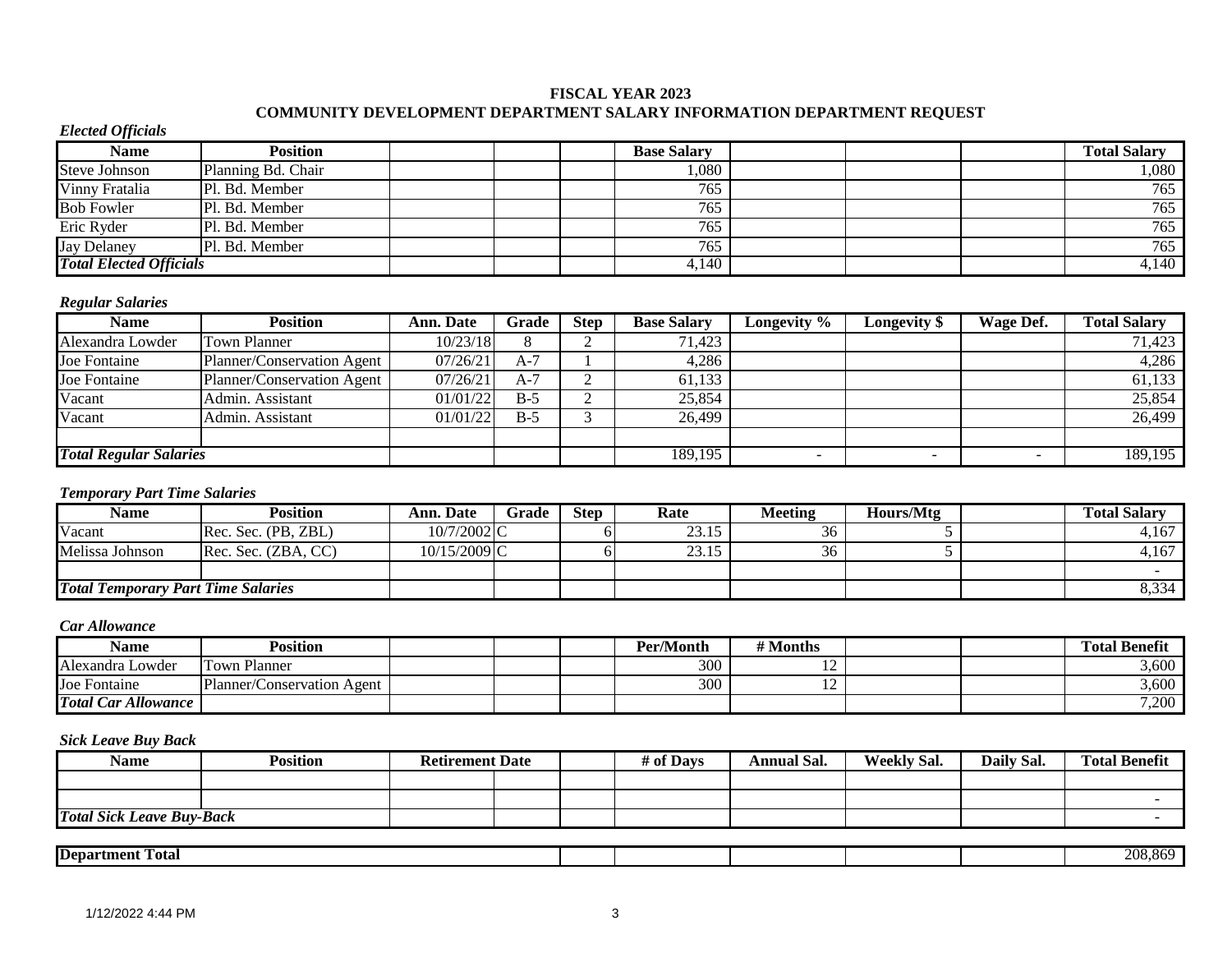#### **FISCAL YEAR 2022 COMMUNITY DEVELOPMENT DEPARTMENT SALARY INFORMATION**

#### *Elected Officials*

| Name                           | <b>Position</b>    | <b>Base Salary</b> |  | <b>Total Salary</b> |
|--------------------------------|--------------------|--------------------|--|---------------------|
| <b>Bob Fowler</b>              | Planning Bd. Chair | 080                |  | 1,080               |
| Vinny Fratalia                 | Pl. Bd. Member     | 765                |  | 765                 |
| <b>Steve Johnson</b>           | Pl. Bd. Member     | 765                |  | 765                 |
| Eric Ryder                     | Pl. Bd. Member     | 765                |  | 765                 |
| <b>Jay Delaney</b>             | Pl. Bd. Member     | 765                |  | 765                 |
| <b>Total Elected Officials</b> |                    | 4,140              |  | 4,140               |

#### *Regular Salaries*

| Name                          | <b>Position</b>            | Ann. Date | Grade | <b>Step</b> | <b>Base Salary</b> | Longevity % | Longevity \$ | <b>Wage Def.</b> | <b>Total Salary</b> |
|-------------------------------|----------------------------|-----------|-------|-------------|--------------------|-------------|--------------|------------------|---------------------|
| Anna McGinty                  | <b>Town Planner</b>        | 10/23/18  | $A-7$ |             | 20,640             |             |              |                  | 20,640              |
| Anna McGinty                  | <b>Town Planner</b>        | 10/23/18  | $A-7$ |             | 46.176             |             |              |                  | $\sqrt{46,176}$     |
| Stefania Gallo                | Planner/Conservation Agent | 12/12/16  | $A-7$ |             | 31,069             |             |              |                  | 31,069              |
| Stefania Gallo                | Planner/Conservation Agent | 12/12/16  | $A-7$ | n           | 38,895             |             | 650          |                  | 39,545              |
| Alexandra Lowder              | Admin. Assistant           | 09/03/19  | $B-5$ |             | 9,600              |             |              |                  | 9,600               |
| Alexandra Lowder              | Admin. Assistant           | 09/03/19  | $B-5$ | $\sigma$    | 45,983             |             |              |                  | $\overline{45,983}$ |
|                               |                            |           |       |             |                    |             |              |                  |                     |
| <b>Total Regular Salaries</b> |                            |           |       |             | 192,363            |             | 650          | -                | 193,013.00          |

#### *Temporary Part Time Salaries*

| Name                                      | <b>Position</b>     | Ann. Date    | Grade | Step | Rate                        | Meeting | Hours/Mtg | <b>Total Salarv</b> |
|-------------------------------------------|---------------------|--------------|-------|------|-----------------------------|---------|-----------|---------------------|
| Dawn Cathcart                             | Rec. Sec. (PB, ZBL) | 10/7/2002 C  |       |      | 22.15<br>44.1.              |         |           | 3,987               |
| Melissa Johnson                           | Rec. Sec. (ZBA, CC) | 10/15/2009 C |       |      | 2215<br><i><u> ….</u></i> . | 36      |           | 3,987               |
|                                           |                     |              |       |      |                             |         |           |                     |
| <b>Total Temporary Part Time Salaries</b> |                     |              |       |      |                             |         |           | 7,974               |

#### *Car Allowance*

| Name                       | <b>Position</b>              |  | Per/Month | ' Months       |  | <b>Total Benefit</b> |
|----------------------------|------------------------------|--|-----------|----------------|--|----------------------|
| Anna McGinty               | ı Planner<br>Town            |  | 300       | . .            |  | 3,600                |
| Stefania Gallo             | Planner/Conservation Agent ' |  | 300       | $\overline{1}$ |  | 3,600                |
| <b>Total Car Allowance</b> |                              |  |           |                |  | 7,200                |

| <b>Name</b>             | <b>Position</b>                  | <b>Retirement Date</b> |  | # of Days | <b>Annual Sal.</b> | <b>Weekly Sal.</b> | Daily Sal. | <b>Total Benefit</b> |
|-------------------------|----------------------------------|------------------------|--|-----------|--------------------|--------------------|------------|----------------------|
|                         |                                  |                        |  |           |                    |                    |            |                      |
|                         |                                  |                        |  |           |                    |                    |            |                      |
|                         | <b>Total Sick Leave Buy-Back</b> |                        |  |           |                    |                    |            |                      |
|                         |                                  |                        |  |           |                    |                    |            |                      |
| <b>Department Total</b> |                                  |                        |  |           |                    |                    |            | 212.227<br>414.JL    |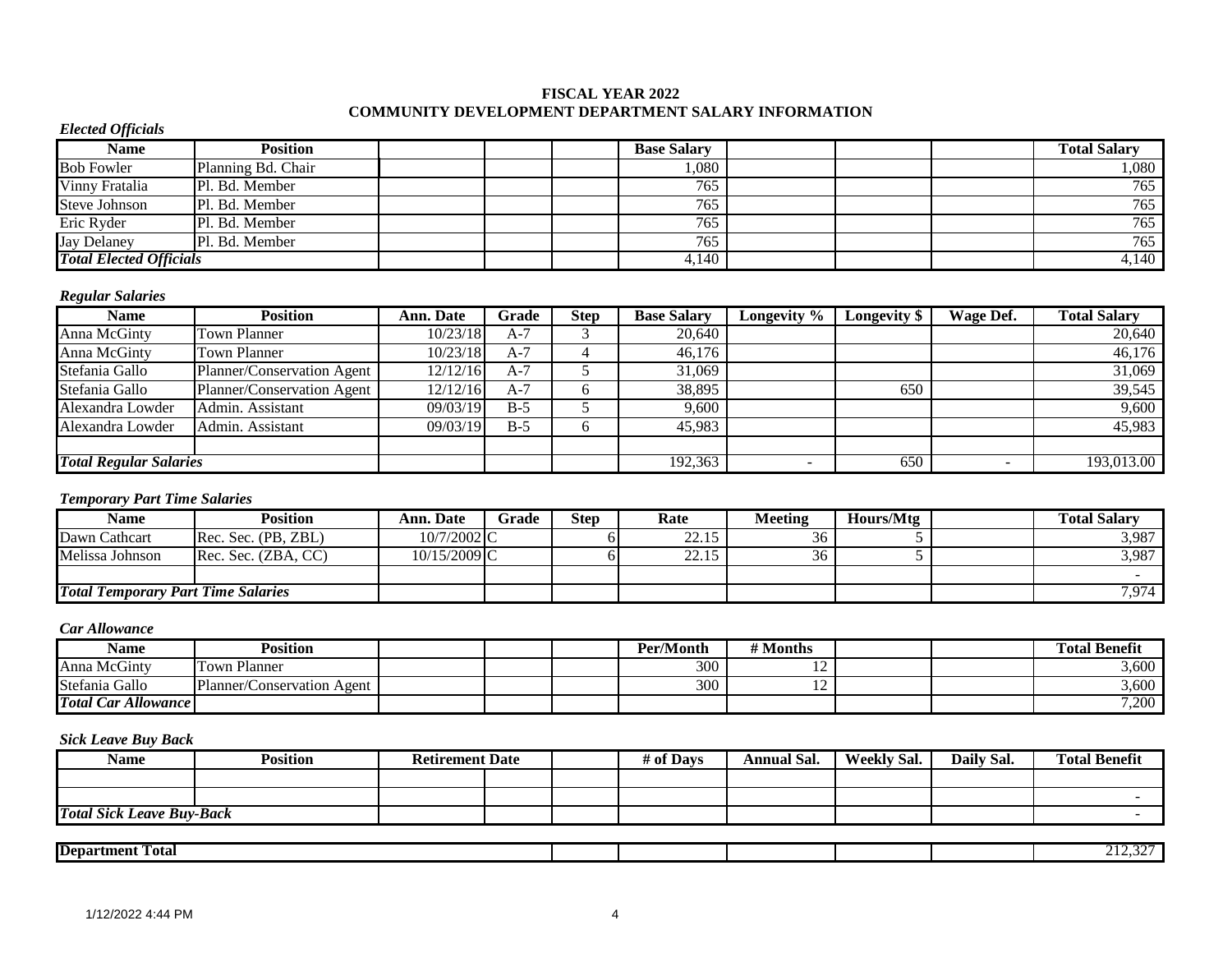#### **FISCAL YEAR 2021 COMMUNITY DEVELOPMENT DEPARTMENT SALARY INFORMATION**

#### *Elected Officials*

| Name                           | <b>Position</b>    | <b>Base Salary</b> |  | <b>Total Salary</b> |
|--------------------------------|--------------------|--------------------|--|---------------------|
| <b>Steve Johnson</b>           | Planning Bd. Chair | 080                |  | 1,080               |
| Vinny Fratalia                 | Pl. Bd. Member     | 765                |  | 765                 |
| <b>Bob Fowler</b>              | Pl. Bd. Member     | 765                |  | 765                 |
| Eric Ryder                     | Pl. Bd. Member     | 765                |  | 765                 |
| <b>Jay Delaney</b>             | Pl. Bd. Member     | 765                |  | 765                 |
| <b>Total Elected Officials</b> |                    | 4,140              |  | 4,140               |

#### *Regular Salaries*

| Name                          | <b>Position</b>            | Ann. Date | Grade | <b>Step</b> | <b>Base Salary</b> | Longevity % | Longevity \$ | <b>Wage Def.</b>         | <b>Total Salary</b> |
|-------------------------------|----------------------------|-----------|-------|-------------|--------------------|-------------|--------------|--------------------------|---------------------|
| Anna McGinty                  | <b>Town Planner</b>        | 10/23/18  | $A-7$ |             | 19,691             |             |              |                          | 19,691              |
| Anna McGinty                  | <b>Town Planner</b>        | 10/23/18  | $A-7$ |             | 44,064             |             |              |                          | 44,064              |
| Stefania Gallo                | Planner/Conservation Agent | 12/12/16  | $A-7$ |             | 29,644             |             |              |                          | 29,644              |
| Stefania Gallo                | Planner/Conservation Agent | 12/12/16  | $A-7$ |             | 37,109             |             |              |                          | 37,109              |
| Alexandra Lowder              | Admin. Assistant           | 09/03/19  | $B-5$ |             | 9,159              |             |              |                          | 9,159               |
| Alexandra Lowder              | Admin. Assistant           | 09/03/19  | $B-5$ |             | 43,881             |             |              |                          | 43,881              |
|                               |                            |           |       |             |                    |             |              |                          |                     |
| <b>Total Regular Salaries</b> |                            |           |       |             | 183,547            |             | -            | $\overline{\phantom{0}}$ | 183,547             |

### *Temporary Part Time Salaries*

| Name                                      | Position              | Ann. Date                | Grade | Step | Rate  | Meeting | Hours/Mtg | <b>Total Salarv</b> |
|-------------------------------------------|-----------------------|--------------------------|-------|------|-------|---------|-----------|---------------------|
| Dawn Cathcart                             | Rec. Sec. (PB, ZBL)   | $10/7/2002$ C            |       |      | 22.15 |         |           | 3,986               |
| Melissa Johnson                           | Rec. Sec. (ZBA. CC)   | 10/15/2009 <sub>IC</sub> |       |      | 22.15 | 36      |           | 3,986               |
| Caitlin Morris                            | Rec. Sec. (LHP. OSRC) | $8/1/2016$ <sub>C</sub>  |       |      | 22.15 |         |           | 658                 |
| <b>Total Temporary Part Time Salaries</b> |                       |                          |       |      |       |         |           | 8,631               |

#### *Car Allowance*

| Name                       | Position                        |  | Per/Month | # Months |  | <b>Total Benefit</b> |
|----------------------------|---------------------------------|--|-----------|----------|--|----------------------|
| Anna McGinty               | Town Planner                    |  | 300       | . .      |  | 3,600                |
| Stefania Gallo             | Planner/Conservation<br>ı Agent |  | 300       |          |  | 3,600                |
| <b>Total Car Allowance</b> |                                 |  |           |          |  | 7,200                |

| <b>Name</b>             | <b>Position</b>                  | <b>Retirement Date</b> |  | # of Days | <b>Annual Sal.</b> | <b>Weekly Sal.</b> | Daily Sal. | <b>Total Benefit</b> |
|-------------------------|----------------------------------|------------------------|--|-----------|--------------------|--------------------|------------|----------------------|
|                         |                                  |                        |  |           |                    |                    |            |                      |
|                         |                                  |                        |  |           |                    |                    |            |                      |
|                         | <b>Total Sick Leave Buy-Back</b> |                        |  |           |                    |                    |            |                      |
|                         |                                  |                        |  |           |                    |                    |            |                      |
| <b>Department Total</b> |                                  |                        |  |           |                    |                    |            | 203,518              |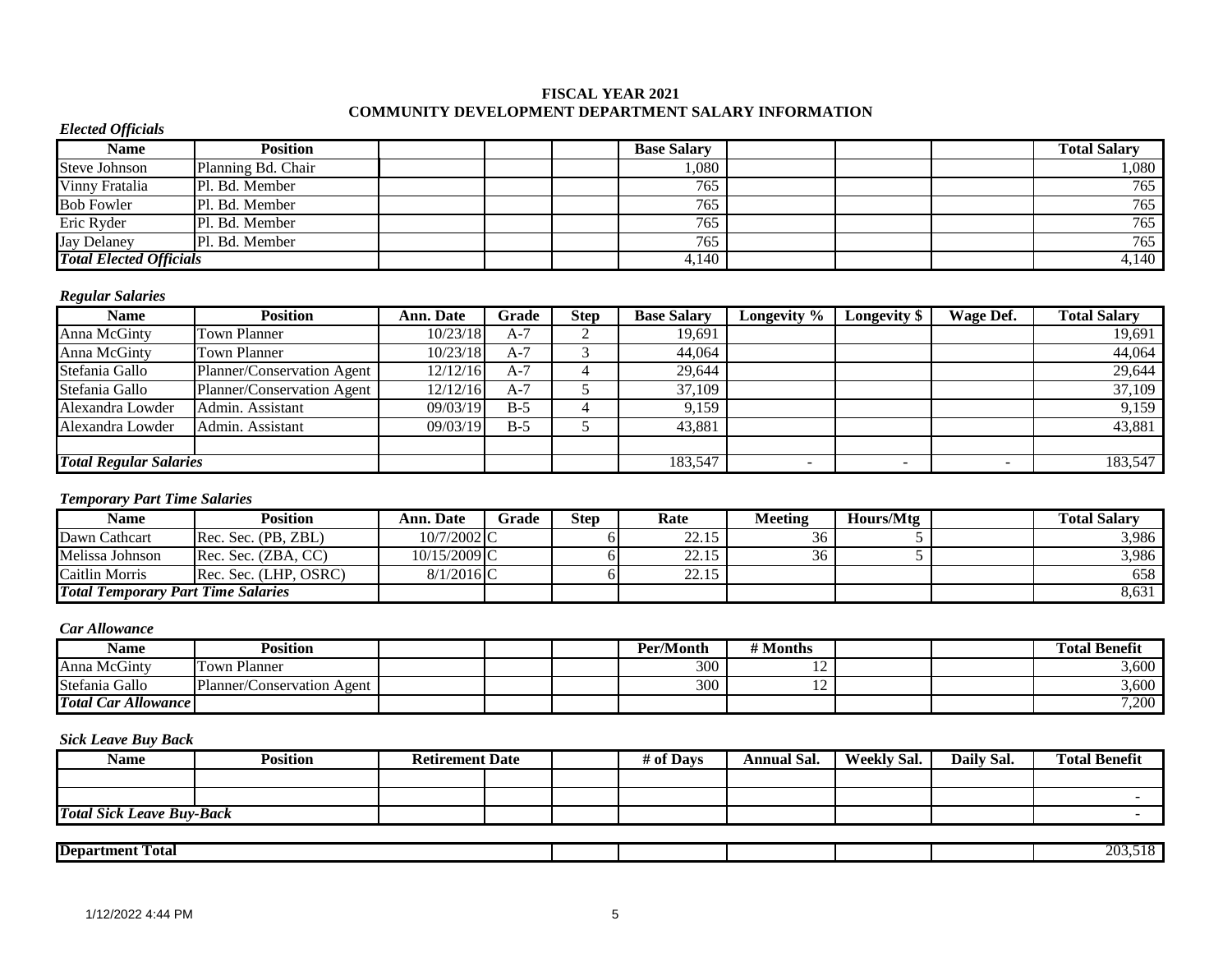# **COMMUNITY DEVELOPMENT OPERATING**

*5270 Leases and Contracts*

| FY2019          | FY2019   | FY2020          | <b>FY2020</b> | FY2021          | FY2021          | FY2022          | <b>FY2023</b>   | <b>FY2023</b> |
|-----------------|----------|-----------------|---------------|-----------------|-----------------|-----------------|-----------------|---------------|
| <b>BUDGETED</b> | EXPENDED | <b>BUDGETED</b> | EXPENDED      | <b>BUDGETED</b> | <b>EXPENDED</b> | <b>BUDGETED</b> | DEPT<br>: REC   | <b>TM REC</b> |
| 5,000           | 1,945    | 7,324           | 559<br>ບ.ບມ   | 798             | 172<br>4.412    | 5.272<br>J.LIL  | רמר ב<br>J.LI L | 272<br>J.ZI 4 |

Leases include:

| Postage Machine for Com Dev., Building Dept., Health Dept. (232.92/qtr) | 932   | 932   |
|-------------------------------------------------------------------------|-------|-------|
| Copier for Comm. Dev. Building Dept., and Health Dept. (295/mon)        | 3.540 | 3.540 |
| Copier overages                                                         | 800   | 800   |
| Total 5270 Leases and Contracts:                                        | 5.272 | 5.272 |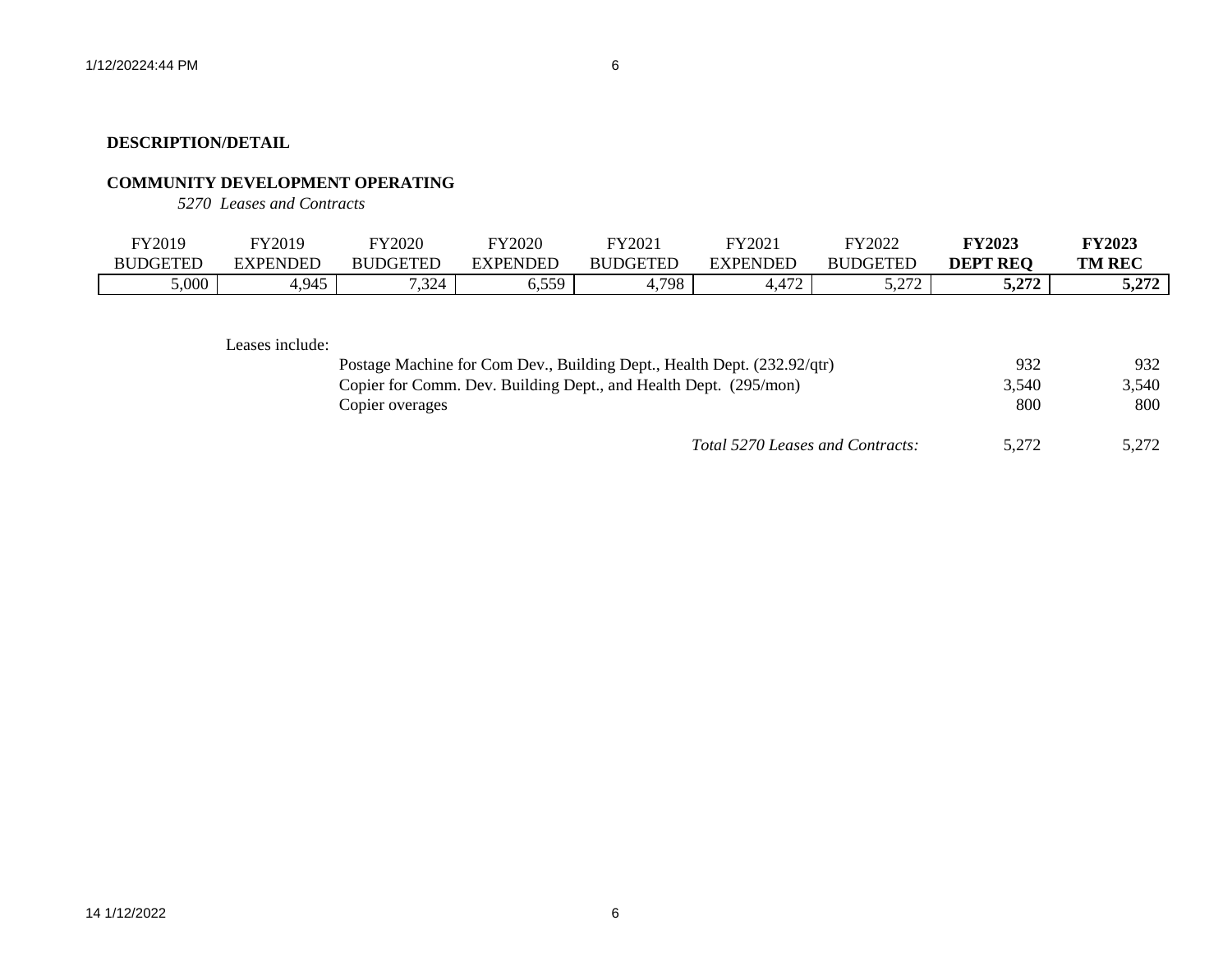# **COMMUNITY DEVELOPMENT OPERATING**

*5310 Professional Services*

| FY2019                         | FY2019          | FY2020                                                                                                | <b>FY2020</b>   | FY2021          | FY2021          | FY2022          | <b>FY2023</b>   | <b>FY2023</b>   |
|--------------------------------|-----------------|-------------------------------------------------------------------------------------------------------|-----------------|-----------------|-----------------|-----------------|-----------------|-----------------|
| <b>BUDGETED</b>                | <b>EXPENDED</b> | <b>BUDGETED</b>                                                                                       | <b>EXPENDED</b> | <b>BUDGETED</b> | <b>EXPENDED</b> | <b>BUDGETED</b> | <b>DEPT REQ</b> | <b>TM REC</b>   |
| 51,726                         | 51,039          | 20,000                                                                                                | $17,870$        | 24,024          | 24,024          | 15,000          | 15,000          | 15,000          |
| Sealer of Weights and Measures |                 | Professional Services to include planning, legal, engineering or other services on case by case basis |                 |                 |                 |                 | 2,500<br>12,500 | 2,500<br>12,500 |

*Total 5310 Professional Services:* 15,000 15,000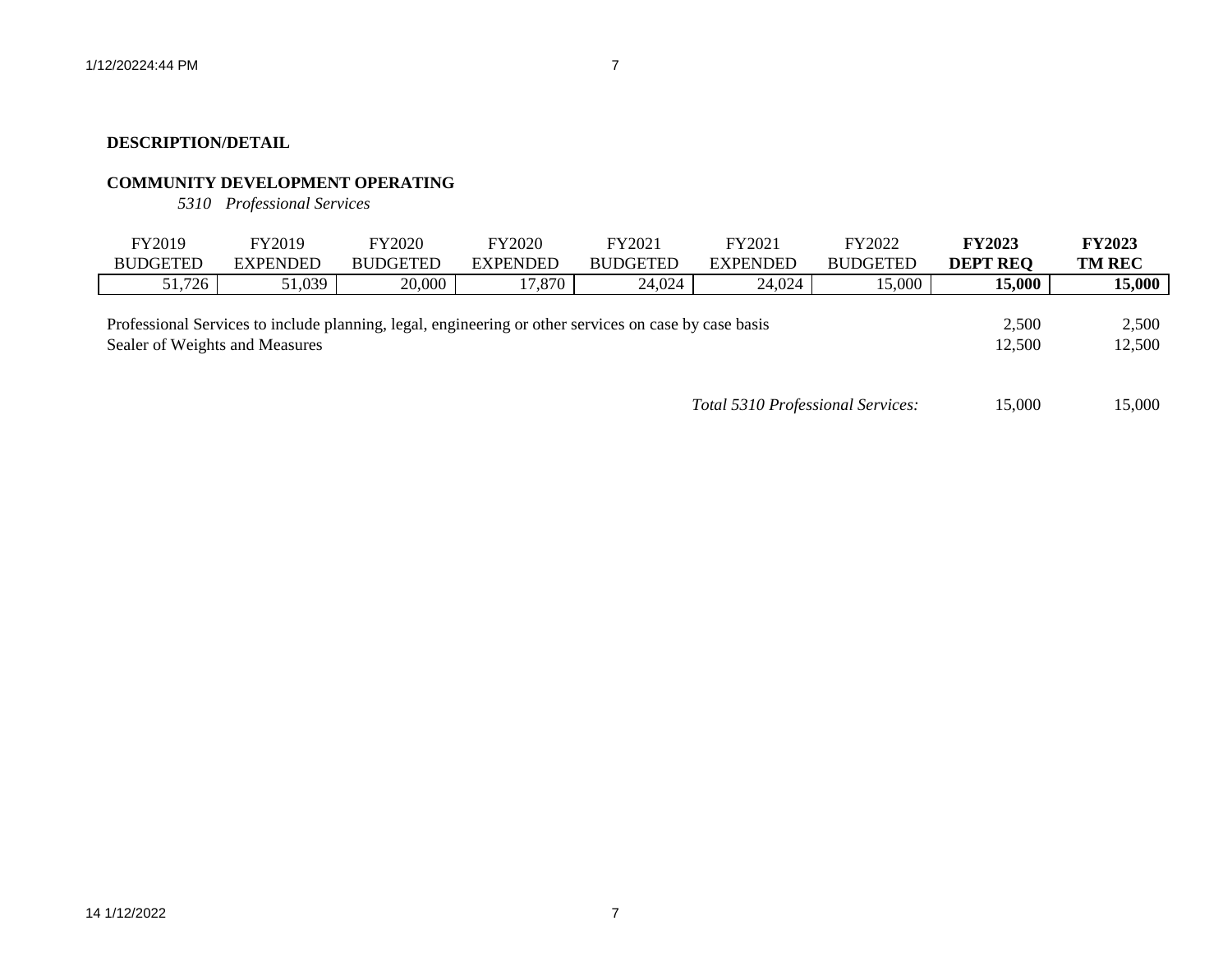# **COMMUNITY DEVELOPMENT OPERATING**

*5320 Advertising*

| FY2019          | FY2019     | <b>FY2020</b>   | FY2020        | FY2021          | FY2021          | FY2022       | <b>FY2023</b>   | <b>FY2023</b> |
|-----------------|------------|-----------------|---------------|-----------------|-----------------|--------------|-----------------|---------------|
| <b>BUDGETED</b> | EXPENDED   | <b>BUDGETED</b> | EXPENDED      | <b>BUDGETED</b> | <b>EXPENDED</b> | DGETEE<br>BU | <b>DEPT REO</b> | <b>TM REC</b> |
| ,800            | 715<br>. . | 2,395           | 2.201<br>2.21 | 1,800           | ,600            | ,800         | 1,800           | 1,800         |
|                 |            |                 |               |                 |                 |              |                 |               |

| Legal advertising costs associated with Zoning article public hearings, PB, ZBA, ConCom | 1.800 | 1,800 |
|-----------------------------------------------------------------------------------------|-------|-------|
| rules and regulation amendments, other misc, town projects and recordings               |       |       |

*Total 5320 Advertising:* 1,800 1,800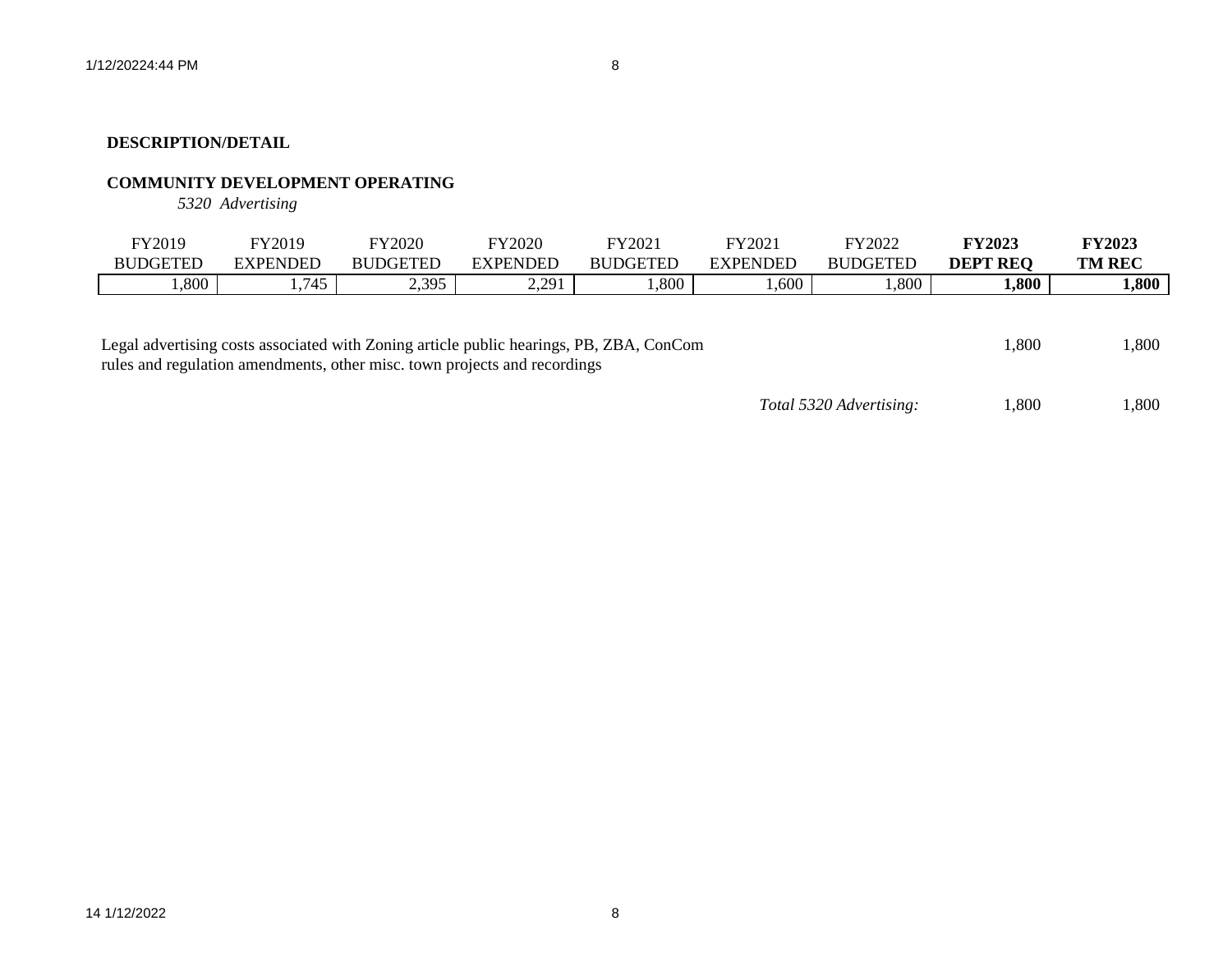# **COMMUNITY DEVELOPMENT OPERATING**

*5340 Communications*

| FY2019<br><b>BUDGETED</b>      | FY2019<br><b>EXPENDED</b> | <b>FY2020</b><br><b>BUDGETED</b> | FY2020<br><b>EXPENDED</b> | FY2021<br><b>BUDGETED</b> | FY2021<br><b>EXPENDED</b> | FY2022<br><b>BUDGETED</b> | <b>FY2023</b><br><b>DEPT REQ</b> | <b>FY2023</b><br><b>TM REC</b> |
|--------------------------------|---------------------------|----------------------------------|---------------------------|---------------------------|---------------------------|---------------------------|----------------------------------|--------------------------------|
| 2,257                          | 2,235                     | .020                             | 977                       | 2,020                     | 2,020                     | 1,320                     | 1,820                            | 1,820                          |
| Postage and certified mailings |                           | $($1700 + 120)$                  |                           |                           |                           |                           | ,820                             | 1,820                          |

*Total 5340 Communications:* 1,820 1,820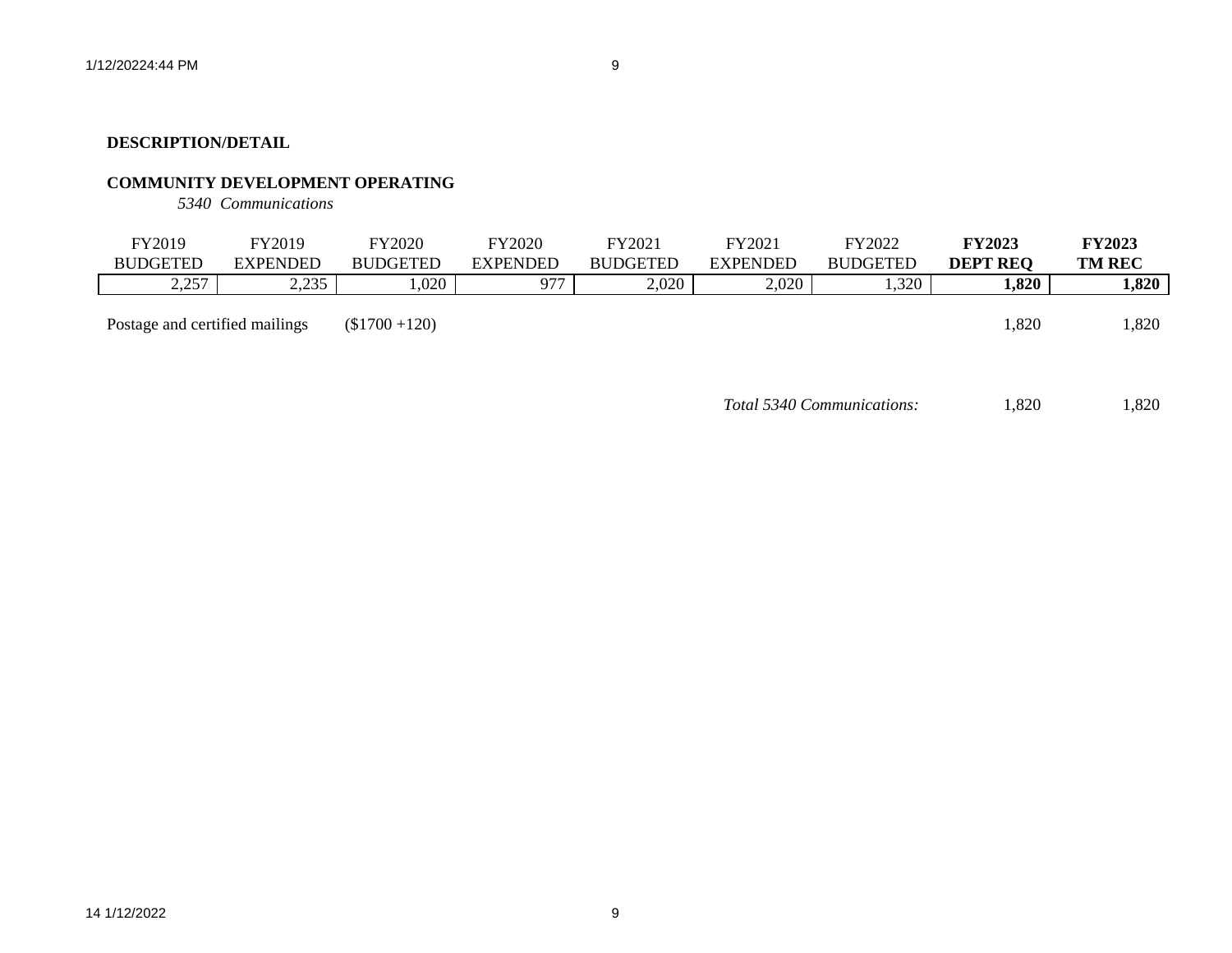# **COMMUNITY DEVELOPMENT OPERATING**

*5420 Office Supplies*

| FY2019<br><b>BUDGETED</b> | FY2019<br><b>EXPENDED</b>                                                    | FY2020<br><b>BUDGETED</b> | <b>FY2020</b><br><b>EXPENDED</b> | FY2021<br><b>BUDGETED</b> | FY2021<br><b>EXPENDED</b> | FY2022<br><b>BUDGETED</b>   | <b>FY2023</b><br><b>DEPT REQ</b> | <b>FY2023</b><br><b>TM REC</b> |
|---------------------------|------------------------------------------------------------------------------|---------------------------|----------------------------------|---------------------------|---------------------------|-----------------------------|----------------------------------|--------------------------------|
| 3,315                     | 2,676                                                                        | 2,366                     | 2,317                            | 3,743                     | 3,583                     | 3,000                       | 2,500                            | 2,500                          |
|                           | All associated office supplies including copier paper and printer cartridges |                           |                                  |                           |                           |                             | 2,500                            | 2,500                          |
| Plotter supplies          |                                                                              |                           |                                  |                           |                           |                             |                                  |                                |
|                           |                                                                              |                           |                                  |                           |                           | Total 5420 Office Supplies: | 2,500                            | 2.500                          |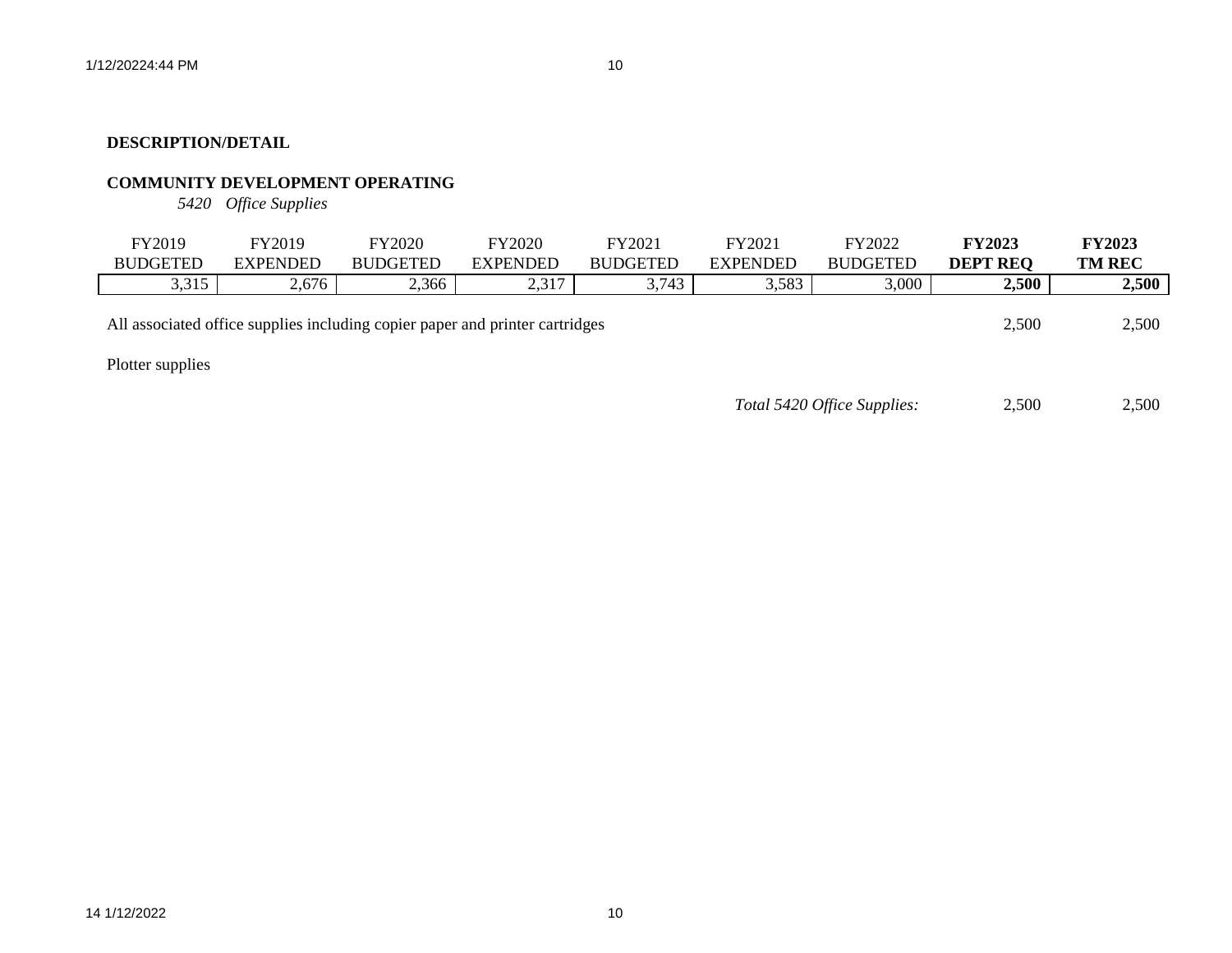# **COMMUNITY DEVELOPMENT OPERATING**

*5429 Computer Equipment*

| FY2019          | FY2019   | FY2020          | FY2020   | FY2021          | FY202    | FY2022          | <b>FY2023</b>   | <b>FY2023</b> |
|-----------------|----------|-----------------|----------|-----------------|----------|-----------------|-----------------|---------------|
| <b>BUDGETED</b> | EXPENDED | <b>BUDGETED</b> | EXPENDED | <b>BUDGETED</b> | EXPENDED | <b>BUDGETED</b> | <b>DEPT REO</b> | <b>TM REC</b> |
|                 |          |                 |          |                 |          |                 |                 |               |

*Total 5429 Computer Equipment:* - -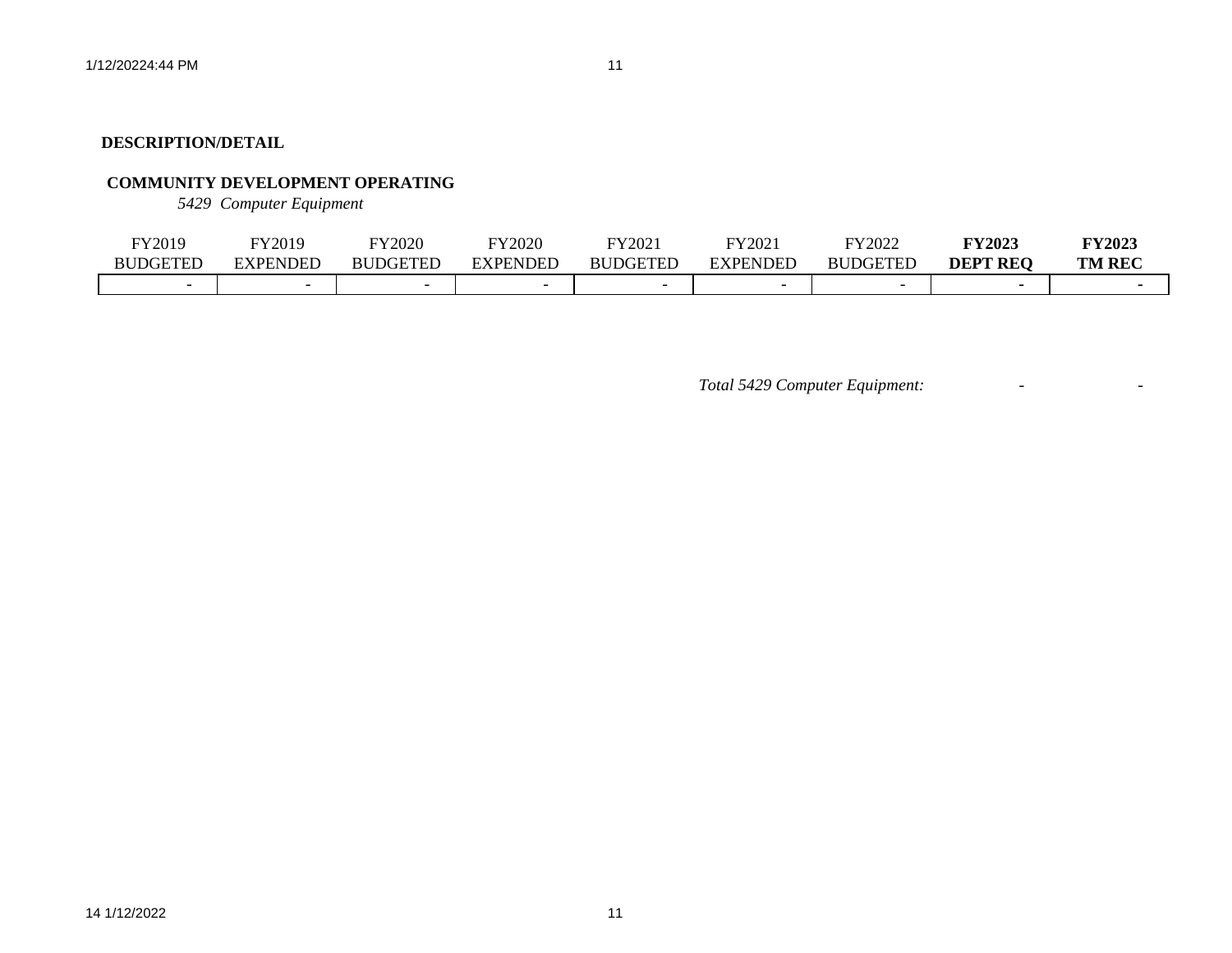# **COMMUNITY DEVELOPMENT OPERATING**

*5703 Dues and Memberships*

| FY2019          | FY2019          | <b>FY2020</b>                                                                                                    | FY2020          | FY2021          | FY2021          | FY2022          | <b>FY2023</b>     | <b>FY2023</b> |
|-----------------|-----------------|------------------------------------------------------------------------------------------------------------------|-----------------|-----------------|-----------------|-----------------|-------------------|---------------|
| <b>BUDGETED</b> | <b>EXPENDED</b> | <b>BUDGETED</b>                                                                                                  | <b>EXPENDED</b> | <b>BUDGETED</b> | <b>EXPENDED</b> | <b>BUDGETED</b> | <b>DEPT REQ</b>   | <b>TM REC</b> |
| 920             | 626             | 550                                                                                                              | 215             | 250             | 215             | 550             | 550               | 550           |
|                 |                 | National and MA Chapter of American Planning Association (Planner/CA)<br>Mass. Association of Planning Directors |                 |                 |                 |                 | 350<br><b>200</b> | 350<br>200    |

| Total 5703 Dues and Memberships: | 550 | 550 |
|----------------------------------|-----|-----|
|----------------------------------|-----|-----|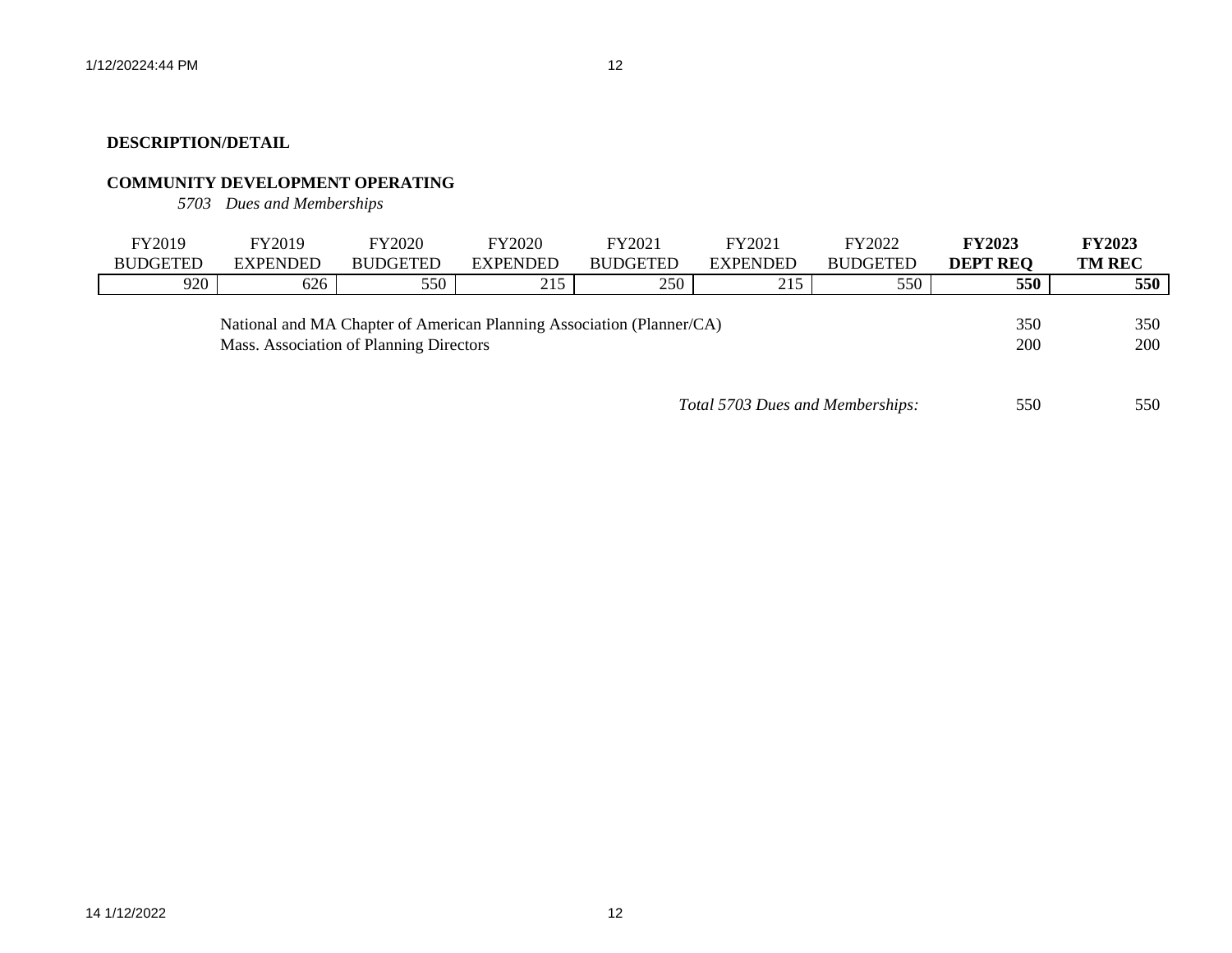# **COMMUNITY DEVELOPMENT OPERATING**

*5790 Staff Development*

| FY2019                                                                                                | FY2019          | <b>FY2020</b>   | <b>FY2020</b>   | FY2021                                                                                                 | FY2021          | FY2022                        | <b>FY2023</b>   | <b>FY2023</b> |
|-------------------------------------------------------------------------------------------------------|-----------------|-----------------|-----------------|--------------------------------------------------------------------------------------------------------|-----------------|-------------------------------|-----------------|---------------|
| <b>BUDGETED</b>                                                                                       | <b>EXPENDED</b> | <b>BUDGETED</b> | <b>EXPENDED</b> | <b>BUDGETED</b>                                                                                        | <b>EXPENDED</b> | <b>BUDGETED</b>               | <b>DEPT REQ</b> | <b>TM REC</b> |
| 1,803                                                                                                 | 1,738           | 155             | 100             | 825                                                                                                    | 723             | 750                           | 750             | 750           |
|                                                                                                       |                 |                 |                 |                                                                                                        |                 |                               |                 |               |
|                                                                                                       | 100             | 100             |                 |                                                                                                        |                 |                               |                 |               |
| Citizen Planner Training Collaborative Conference (1)                                                 |                 |                 |                 |                                                                                                        |                 |                               |                 | 100           |
| Southern NE APA Planning Conference (1)                                                               |                 |                 |                 |                                                                                                        |                 |                               | 250             | 250           |
|                                                                                                       |                 |                 |                 | Staff Development for Comm. Dev. Dept. covers land use, zoning, green technology, and other workshops. |                 |                               | 300             | 300           |
| Board training allows for Planning, Zoning, Housing Partnership, and other boards to attend training. |                 |                 |                 |                                                                                                        |                 |                               |                 |               |
|                                                                                                       |                 |                 |                 |                                                                                                        |                 |                               |                 |               |
|                                                                                                       |                 |                 |                 |                                                                                                        |                 | Total 5790 Staff Development: | 750             | 750           |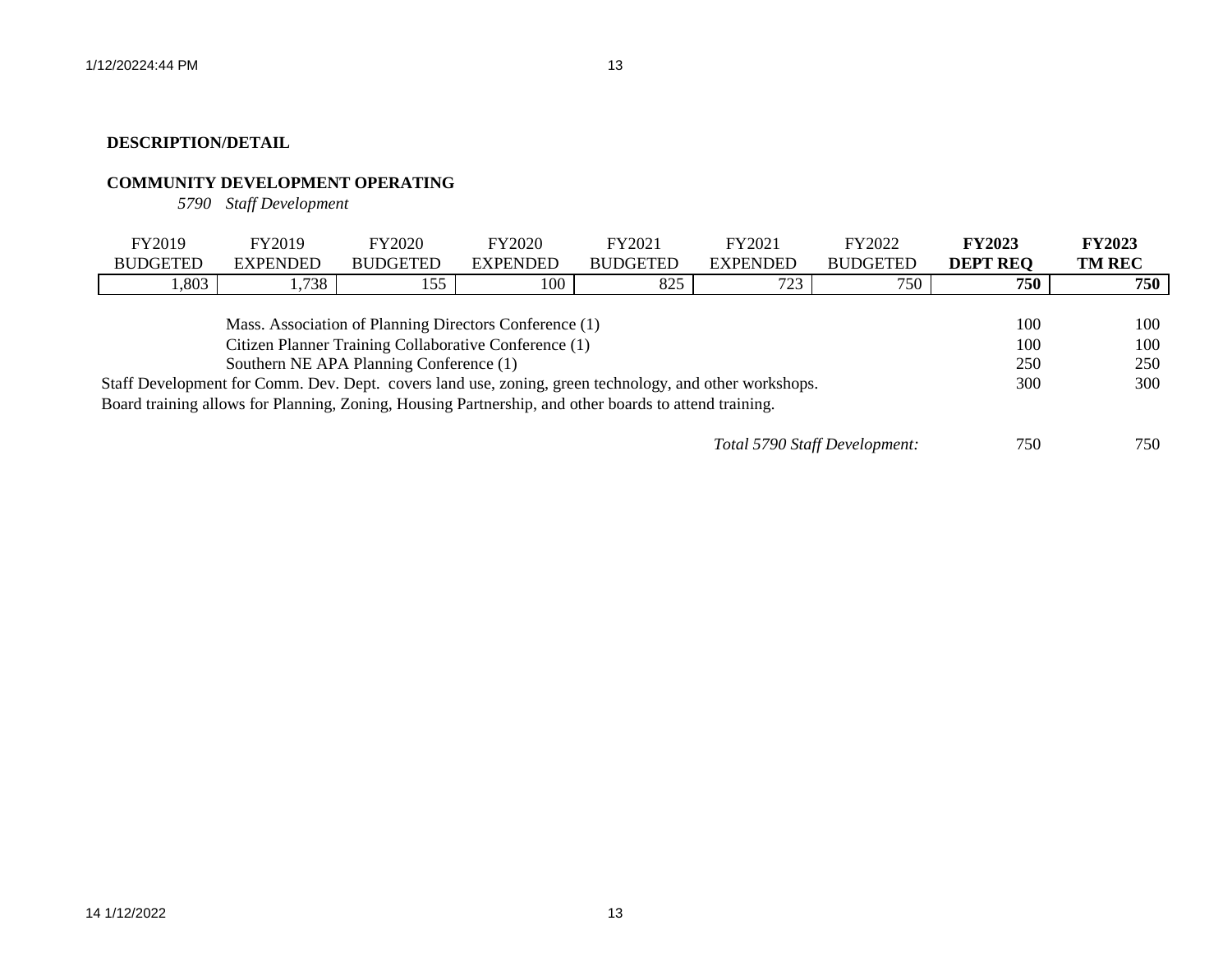### **COMMUNITY DEVELOPMENT**

*5833 Capital Outlay*

| FY2019              | FY2019          | FY2020                | FY2020            | TY2021          | FY2021          | FY2022          | <b>TY2023</b>   | <b>FY2023</b> |
|---------------------|-----------------|-----------------------|-------------------|-----------------|-----------------|-----------------|-----------------|---------------|
| BUDGETED            | EXPENDED        | <b>BUDGETED</b>       | <b>EXPENDED</b>   | <b>BUDGETED</b> | <b>EXPENDED</b> | <b>BUDGETED</b> | <b>DEPT REO</b> | <b>TM REC</b> |
| 28.975<br>20. Y I J | 28.075<br>20.71 | $1^{\prime}$<br>11.12 | $17.1$ $21.$<br>. | 13,346          | 13,346          |                 |                 |               |

*Total 5833 Capital Outlay:*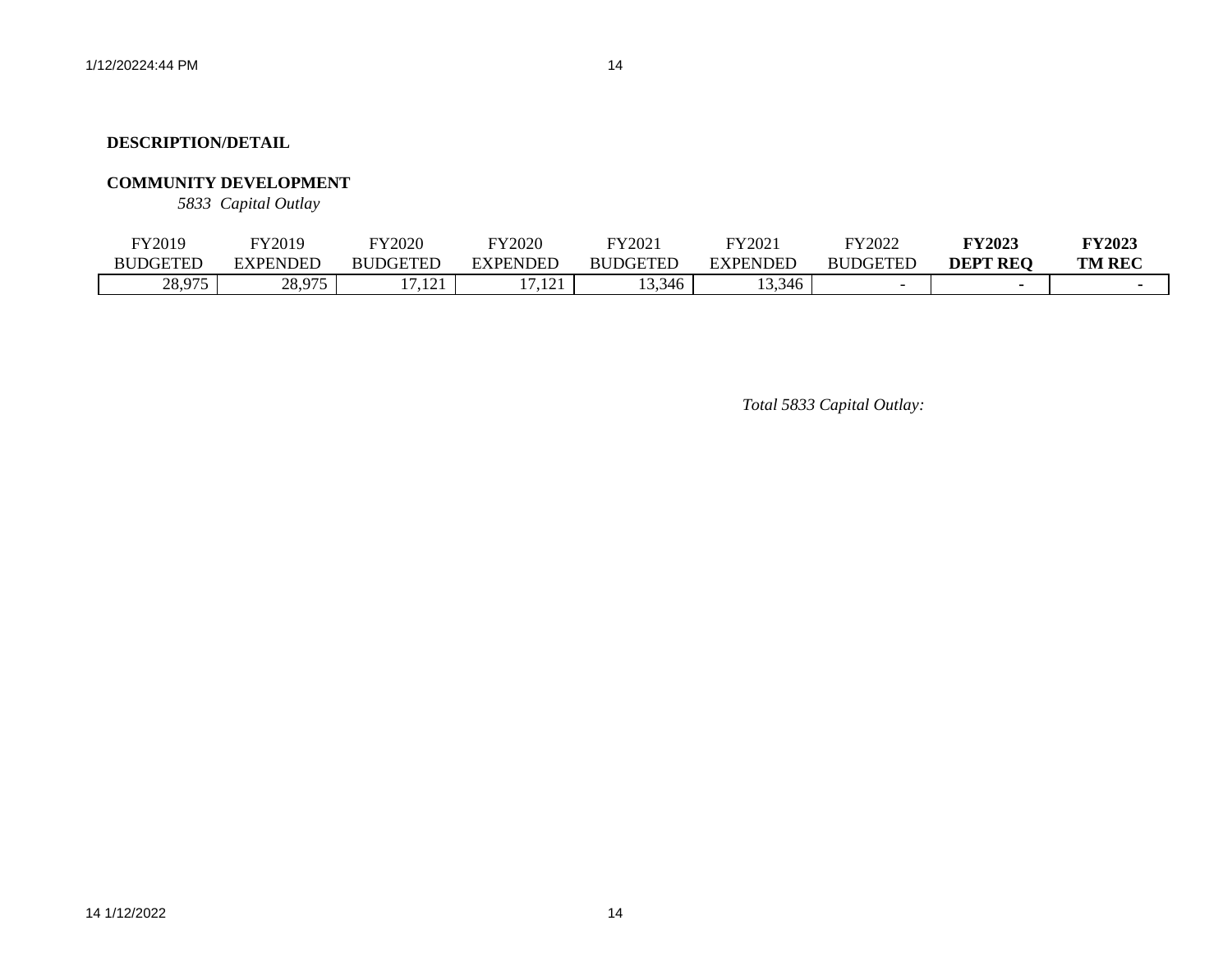

**OFFICE OF THE TOWN MANAGER TOWN OF TEWKSBURY TOWN HALL 1009 MAIN ST TEWKSBURY, MASSACHUSETTS 01876**

**STEVEN J. SADWICK, FAICP (978) 640-4300 ASSISTANT TOWN MANAGER** 

| To: | Richard Montuori, Town Manager |  |
|-----|--------------------------------|--|
|     |                                |  |

From: Steve Sadwick, Assistant Town Manager

Date: November 19, 2021

Re: FY23—Community Development, Building and Health Department Budgets

The Tewksbury Department of Community Development includes the Planning and Conservation Office, the Building Department and the Health Department. Enclosed are the budgets for all three departments. Administratively, the Assistant Town Manager provides general supervision over all three departments. Where possible, the three departments share resources and collaborate on customer service. The Planning and Conservation Office is staffed by the Administrative Assistant and two Planner/Conservation Agents. These individuals provide support to the Planning Board, Zoning Board of Appeals, Conservation Commission, Community Preservation Committee, Local Housing Partnership, Green Committee, Open Space and Recreation Committee and Historic Commission.

On behalf of the Planning Board, the Office has processed 31 special permits in 2021 and 12 non-substantial changes of previously approved special permits. On behalf of the Zoning Board of Appeals, the Office has processed nine variances and four special permit requests. Through the variances and special permits granted, value is added to the Town's tax base.

The Conservation Commission support includes processing notices of intent, wetland delineations, and certificates of compliance under the State Wetlands Protection Act, River Protection Act and the Tewksbury Wetland Protection Bylaw. In 2021, the Office processed 26 Orders of Conditions, one Order of Resource Area Delineations, and 17 Determinations.

Support for the Community Preservation Committee includes assisting and preparing applications for Community Preservation funding and general administrative support of the Committee.

Staff is implementing the Green Community Program on behalf of the Green Committee. This includes energy conservation measures that are being implemented in municipal and school buildings. Since 2011, staff has been instrumental in securing grant funding for 37 energy